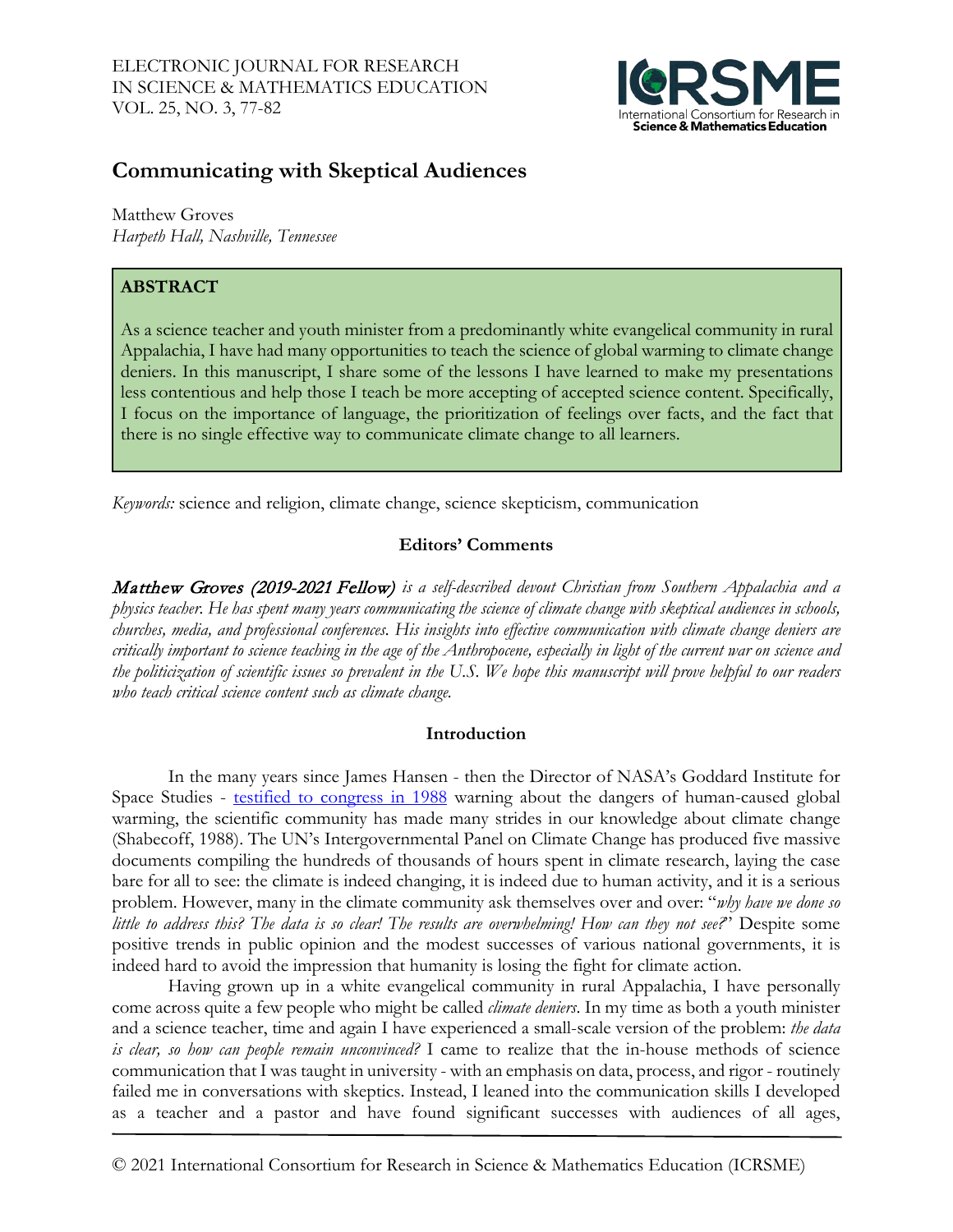denominations, and acceptance levels of climate science. I hope to share my lessons learned about language, emotion, and strategy with the aim of letting you learn from my tedious mistakes and help the American scientific community move towards a more productive and effective approach in the years to come.

#### **Language Matters**

Language is an area where educators can grow to more effectively reach out to others. Any type of communication is a subtle, complex endeavor. We have all been misunderstood, or agonized over word choice in a delicate message. Even when disregarding topics that carry political baggage, science education can be fraught with difficulty when communicating technical knowledge to a nonspecialist. Within a specialist community, we develop specialized language to refer to incredibly precise topics quickly. By itself, jargon is a good thing! It allows for efficient communication within the community. However, we often come to rely on this specialized vocabulary to such an extent that we forget that others lack knowledge of the words and concepts they describe.

Communicating with non-specialists without using your own terminology is a necessary skill for climate change, but it's also a good activity in general. Perhaps a few words are worth the effort to explain, but overall we should strive to avoid all language used purely in our field. Although there may be some exceptions, the maxim holds true in general: if you truly understand your work, you should be able to explain it to a child. The rise of **Plain Language Summaries** is a very welcome trend on this topic.

Using esoteric language can be even more ostracizing for non-specialists than we may realize; this is why many activists rightly focus on language and its consequences. However, it is also true that placing a high premium on using correct language will limit your ability to be heard; if the language you rely on is something you learned in graduate school, anyone without a masters degree will be hardpressed to understand your talking points.

These gaps in technical literacy appear in surprising places. As a current high school science teacher, I can anecdotally confirm studies like [this one](https://blogs.lse.ac.uk/covid19/2020/05/19/the-public-doesnt-understand-logarithmic-graphs-often-used-to-portray-covid-19) pointing out that most adult Americans cannot accurately read logarithmic graphs, despite their widespread use in displaying COVID information throughout the pandemic. If my high schoolers struggle to master some of the finer points of graph analysis, how can we expect someone to do better if they haven't closely analyzed a graph in decades? Our audience members may even be specialists in a type of language that is directly tied to climate action (financial policy, or agriculture, etc), but not in another. Especially when we add in other layers of technical language tangentially related to climate - like justice and ethics, risk, economics, policy, or health impacts - we risk using multiple sets of jargon simultaneously, and we lose audiences.

Words also mean different things in different contexts, which is especially tricky if there is a cultural gap between the communicator and the audience. Knowing more about your specific audience (see part 3 below) will certainly help, but I also have learned to choose my words very carefully. One solution for this is to avoid tripwire words. How we say things really matters, even if the underlying concept is the same. This lesson is used often in politics, as speechwriters often try to avoid words with negative connotations, but we can certainly apply the lessons to climate change as well. Some people I talk to are still very hung up on the distinction between global warming and climate change, believing that the shift in vocabulary reflects the shakiness of the underlying science. To get around this problem, oftentimes I completely avoid using these terms. I often finish a full hour Sunday School class without using either, but end up in a place that's much closer to where I want our conversation to culminate. We spend time talking about humanity's relationship with God, each other, and nature, and therein I've been able to spark much more interesting conversations, which are fundamentally tied to climate change, than if I had started with throwing in those words initially and triggered someone's sensitivities. If we can arrive at the conversations we want without tripping people up, all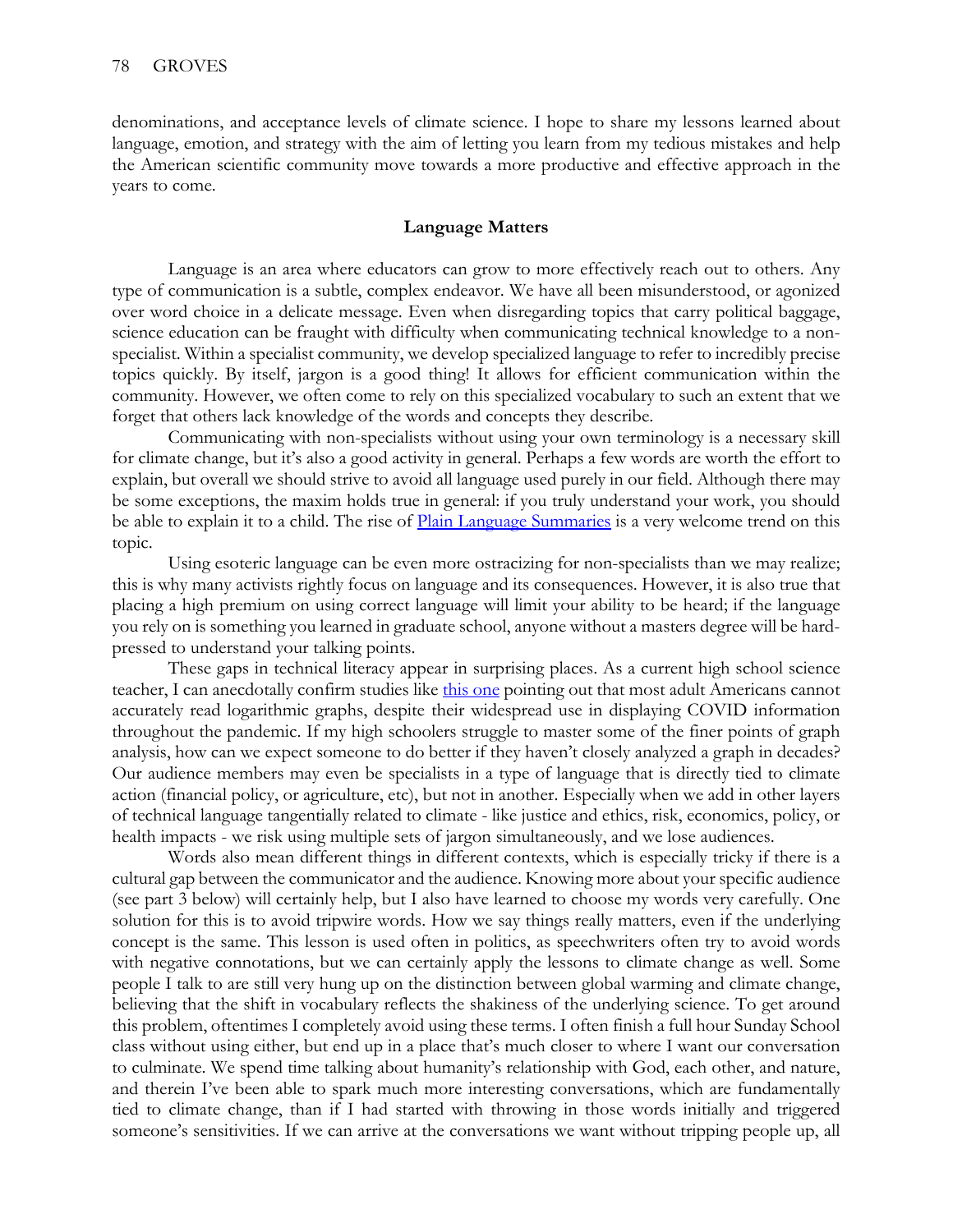the better! This isn't being dishonest, it's just smarter communication. In my own work, if I walk into a church and trigger every audience member by leading with the climate-related issues that are sticking points for this community, no one will listen to me. This is true regardless of how central those tangential topics really are to solving the climate crisis - like its intersections with race, economics, gender, etc. When I plan my lessons, I think to myself: *"Here are the 8 words that will stop half of the audience from listening to me. How can I cover these concepts without saying those words?"* 

In summary, language matters and we should try to avoid language that has bad connotations - as jargon, or because of its political/theological baggage - for our audiences. This not only helps us communicate towards better climate action, but also contributes to a better public understanding of science more broadly, which in turn benefits public health, scientific funding, and recruitment for the sciences.

#### **Feelings and Facts**

Science is deeply concerned with the pursuit of objective, statistically-sound, data-driven conclusions. Unfortunately, people are not. As scientists, we have been trained to think a certain way, with certain assumptions about things like peer-reviewed literature, certain ways of communicating, and a certain etiquette. The realization that others are not only indifferent, but perhaps even hostile to the foundations of your life work can be demoralizing.

History has made clear that the answer for building support for climate action is *not* providing the public with more graphs. The people who were going to be convinced by data have already been convinced by data years ago. What we sometimes call the *fact deficit model* - in which we simply need to shout facts to people ever more loudly - does not seem promising. Over three decades have passed since Director Hansen's testimony before Congress announced to the public that humans are responsible for global warming; although our scientific understanding has certainly become more robust since then, the basic scientific story has not changed in 30 years. If this was purely a scientific issue, we would have solved it years ago. But the lay public does not respond to scientific data in the way that scientists do, so we need a different approach.

This is why it is not effective to arrive at a class for non-specialists (like the Sunday School classes I teach, or meetings for politicians, or non-major students, or the public) with a slide deck with dozens of graphs from recent literature, because *they won't care.* This can be incredibly disheartening, but is true. But what is our alternative?

The [Climate Reality Project,](https://www.climaterealityproject.org/) founded by former Vice President Al Gore and one of the largest climate non-profit organizations in America, provides a good example of fruitful next steps. Al Gore frequently presents [the most famous slideshow in the world,](https://www.publicsource.org/the-most-famous-slideshow-in-the-world-al-gore-presents-his-dramatic-powerpoint-on-climate-change-in-pittsburgh/) which is over 90 minutes. There are significant amounts of data in the presentation, which you can [view online,](https://www.youtube.com/watch?v=B8-skqC70bE) but they are almost always paired with pictures of people showing how the data affects their lives. This approach is shared by organizations like the Climate Visuals, who have reached this conclusion from [significant research.](https://climatevisuals.org/evidence/) 

If we lead with data and only data, anyone who isn't a specialist will quickly lose interest. Before we have even properly begun we have already lost our most important target audience members. Perhaps they feel embarrassed because they cannot read the chart, or don't remember how the axes work, and are not brave or invested enough to ask a question. These may be people with high school or even college educations who simply never analyze data - data analysis is a skillset that can be lost, just like a language.

As an example, this **visualization** from the Wall Street Journal shows the overwhelming effectiveness of the measles vaccine in preventing infections (DeBold & Friedman, 2015). It elegantly conveys a significant amount of data - 26 states over nearly a century - organized into a central argument: the vaccine worked. However, it's also a disorienting graph for people without practice in analysis. The x-axis is time, which is a common enough choice. But what is the y-axis? Nothing. To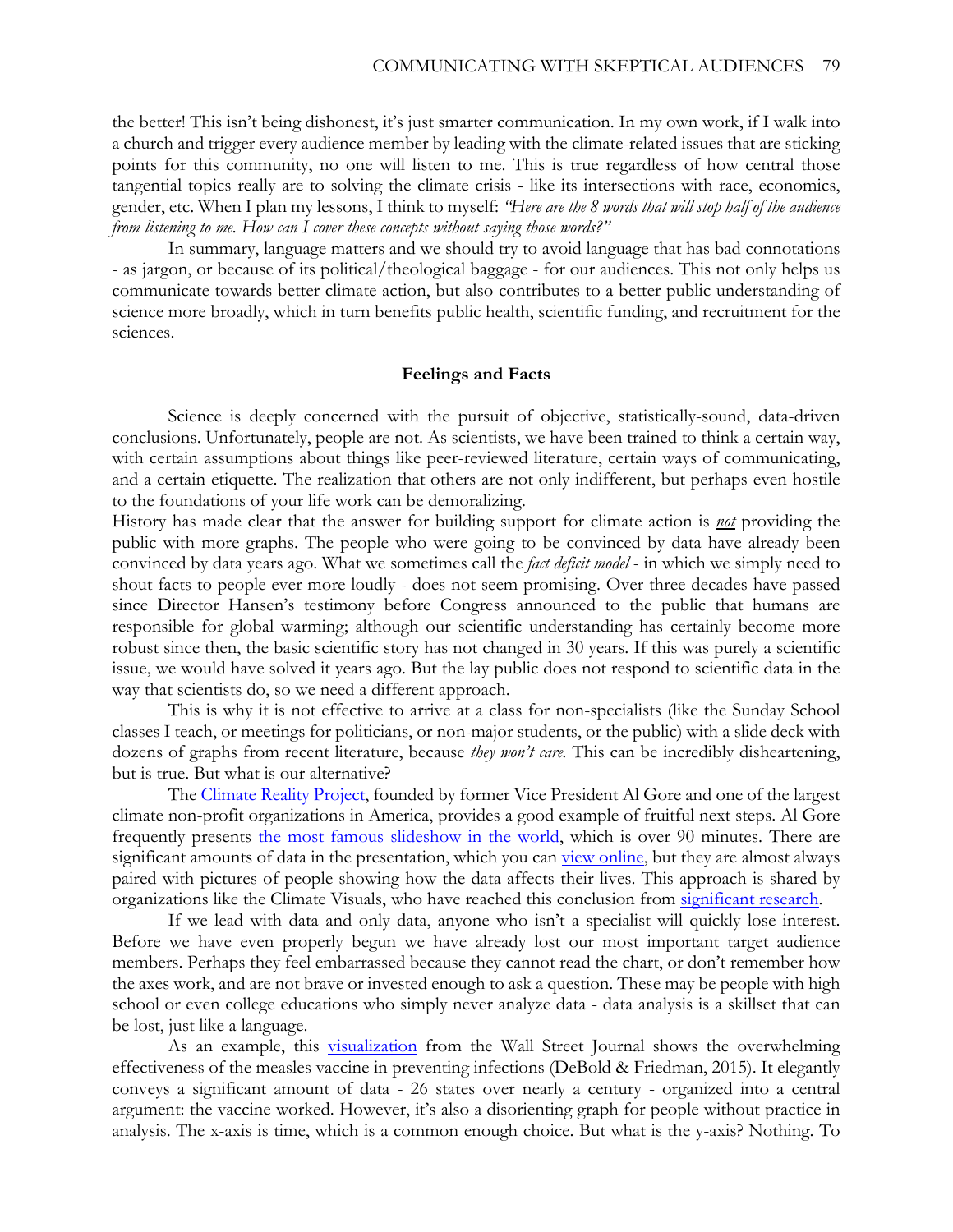condense so many states into one visual, the editor abandoned the simple choice - a linear y-axis referring to the number of cases per year in each state and producing one graph per state - in favor of a colormap for the dependent variable. Is this a bad graph? Of course not. I'm actually rather fond of it. But it does require more effort from lay people than we might expect, and more often than not those laypeople will not provide the effort. Instead of leading with data like this, I have had much more success by leading with connections to other sectors of human life. For my audiences, this often means the Bible. I walk into Sunday School carrying my thick, red, well-worn New Oxford Annotated [Bible](https://global.oup.com/academic/product/the-new-oxford-annotated-bible-with-apocrypha-9780190276072?cc=us&lang=en&) - the default Bible for academics - and make sure to mention that I went to seminary. I open with a prayer and stay for the coffee hour or worship service afterwards. In short, I show them that I care about what they care about. This can be anything! If they have any kind of humanitarian interest, or fascination with nature, or like to ski or fish. Or perhaps they farm, or vacation at the beach, or have allergies. Because climate change affects so many parts of our world, it allows almost infinite possible approaches. Find one that applies to your audience and use it.

The problem seems to be that people don't care enough about the facts they do have, not that they lack facts. We need to find more ways to reach people that don't rely on graphs and Excel tables. This is disheartening for scientists, because that data is our lifework, but we must adapt. Learning from Al Gore's presentation, before using the Wall Street Journal visual during my vaccination talks, I first share a picture of a [Danish tombstone,](https://metro.co.uk/2018/01/22/haunting-photo-shows-vaccinations-good-thing-7250940/) which includes the names of five siblings, ranging in age from 2 to 15 years old, who all died during a diphtheria outbreak in 1903 (McCloskey, 2018). The human suffering conveyed in the photo garners much more audience attention, which makes them much more likely to try and understand the more complex graphs like the WJS visual.

#### **No Silver Bullets**

We often sort people into two simple categories: *science believer / acceptor* or a science *denier*. Reality is rarely so simple, and most people don't fall neatly into either category. In my experience, people are much more likely to fall onto a spectrum for many scientific issues in addition to climate change (evolution or COVID are good examples). Yale's Program on Climate Change Communication conveys this excellently in a program they call **Global Warming's Six Americas**," which has empirically sorted Americans into six sub-groups: *alarmed*, *concerned*, *cautious*, *disengaged*, *doubtful*, and *dismissive*.

By splitting the country into more than two groups, Yale gets at an important truth: there are many types of denial and each requires its own special type of communication. If we cannot differentiate between groups, we won't be able to reach them well. To borrow a metaphor from my Appalachian roots, there is no single *silver bullet* of climate communication, but rather *silver buckshot*, which is a cluster of BBs cased together that spread out after firing. Instead of one message for all people, we need to recognize the subtleties of specific audiences and tailor our messages to them. I encourage you to look through the [description](https://climatecommunication.yale.edu/about/projects/global-warmings-six-americas/) for each group and ponder where you would fit in (there is also [a brief survey](https://climatecommunication.yale.edu/visualizations-data/sassy/) that will categorize you automatically). But just as importantly, try to think of someone in your life who fits into each category, and how you would try to reach them in different ways. My communication strategies are very different for each group. When approaching a crowd of mostly those in the *concerned* group, I know they will be mostly receptive and perhaps be looking for local opportunities to become more involved. However, for *doubtfuls* and *dismissives* I have to prep extremely well and must be very cognizant of any verbal tripwires that might alienate my audience.

 In activism circles there's a common saying, *everyone brings one*, meaning each member should bring one other member to an event, doubling the attendance. I have adopted a twist on the expression: *everyone moves one*, meaning we should focus on moving someone one rung along the Six Americas at a time. Persuading a *dismissive* person to attend a climate rally in one conversation is never going to happen. If that is our expectation, we will always be disappointed. However, we can perhaps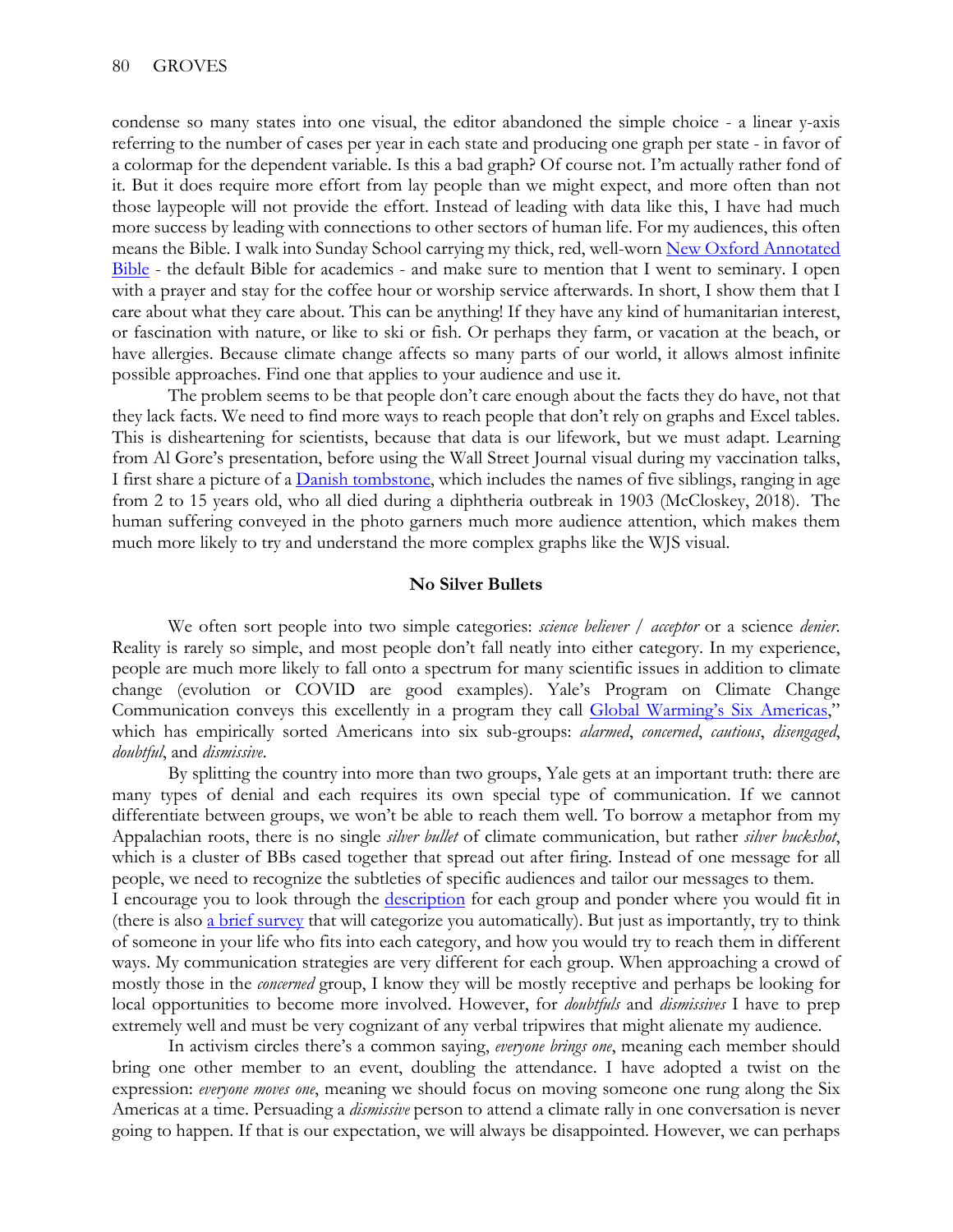shift someone from *dismissive* to *doubtful* over the course of a few respectful conversations. In my own work, that is a common goal: moving someone from *dismissive* to *doubtful* or perhaps even *cautious* over the course of a Sunday School series.

And if nothing else, I can aim to preserve the relationship and their respect for me. In certain environments, all I can do is leave my audience of *dismissives* thinking, "*Well, he was wrong about everything, but he did seem like a nice young man who loved the Lord, so he can't be all bad.*" That may have only moved them a few decimal points along the ladder, but it has kept open the relationship and made them much more likely to come to me with questions later; I may be their only climate-focused contact, and I can't afford to throw away that possible connection. Over the course of a longer study perhaps I can move them a little and perhaps I can't, but if I don't have my expectations re-oriented, I will always be disappointed. In climate activism, the Six Americas are represented by various organizations. Groups like the [Sunrise Movement](https://www.sunrisemovement.org/) have shifted many young people from *concerned* into *alarmed*, while organizations like [Citizens Climate Lobby](https://citizensclimatelobby.org/) have tried to move *dismissives* or *doubtfuls* into *cautious*.

Tailoring our message to specific groups requires us to better understand their moral foundations. Psychologist Jonathan Haidt has written [a book](https://righteousmind.com/about-the-book/) (Haight, 2012) and given [a TED Talk](https://www.youtube.com/watch?v=8SOQduoLgRw) about the different moral frameworks of conservatives and liberals, and [studies confirm](https://greatergood.berkeley.edu/article/item/how_to_speak_your_opponents_language_in_a_political_debate) that communicators experience success when framing their environmental arguments in terms of traditionally conservative values like loyalty, patriotism, sanctity, and purity.

 Some scientists and science educators say, "*I don't care what religion/politics/etc my audience has, science should be objective.*" And of course science seeks objectivity and is true regardless of where you are or your cultural background. But if we are trying to reach someone, they will never receive our scientific knowledge if we cannot reach them personally.

#### **Conclusion**

As a concluding thought, I encourage you to reflect on a time when you changed your mind about something important to you. In our line of work, perhaps you did revise a scientific opinion when presented with new data. Bravo! But especially in our personal lives, we are often spurred along by respectful conversations with people we trusted. In my experience, this is also the most effective path for science communication. Prolonged respectful dialogue is certainly the road less traveled in today's culture and much more demanding than other options, but I believe it may be our most promising option for science communication today.

#### *The author received no financial support for the research, authorship, and/or publication of this manuscript.*

**Matthew Groves** ([matthew@matthewdgroves.com](http://matthew@matthewdgroves.com)) is a science and faith educator from rural Appalachia. He has worked in youth ministry and is currently a high school science teacher in Nashville, TN. He serves on the steering committee for Young Evangelicals for Climate Action and the Tennessee chapter of Interfaith Power and Light and has been featured on NPR. You can learn more about his work and invite him to speak at your church or gathering at matthewdgroves.com.

#### **References**

- DeBold, T. & Friedman, D. (2015, February 11). Battling infectious diseases in the 20th Century: the impact of vaccines. *Wall Street Journal*.
- Haight, J. (2012). *The righteous mind: Why good people are divided by politics and religion*. Random House, Inc.
- McCloskey, J. (2018, January 22). Haunting photo shows why vaccinations are a good thing. *Metro*.